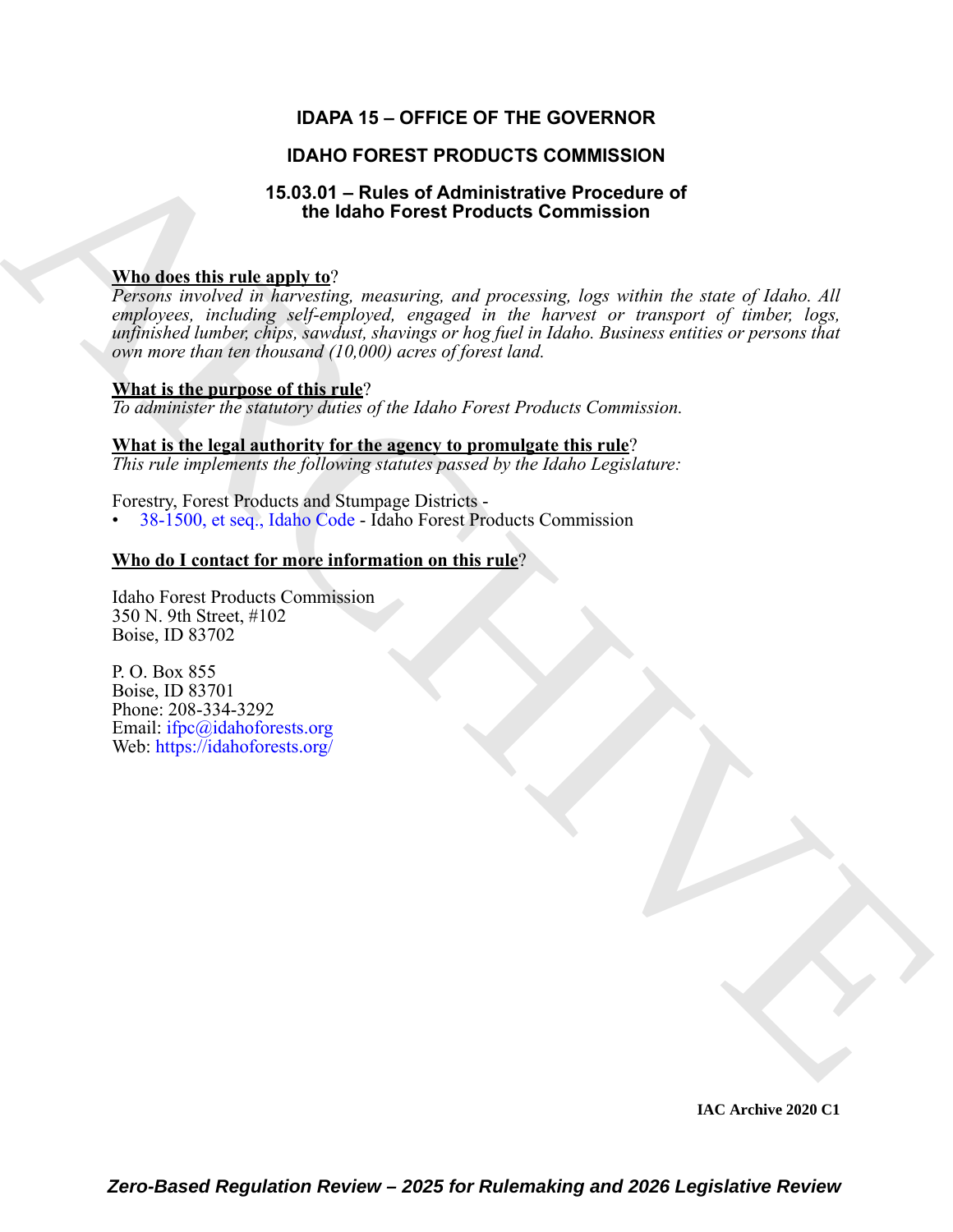# **Table of Contents**

# 15.03.01 - Rules of Administrative Procedure of the Idaho<br>Forest Products Commission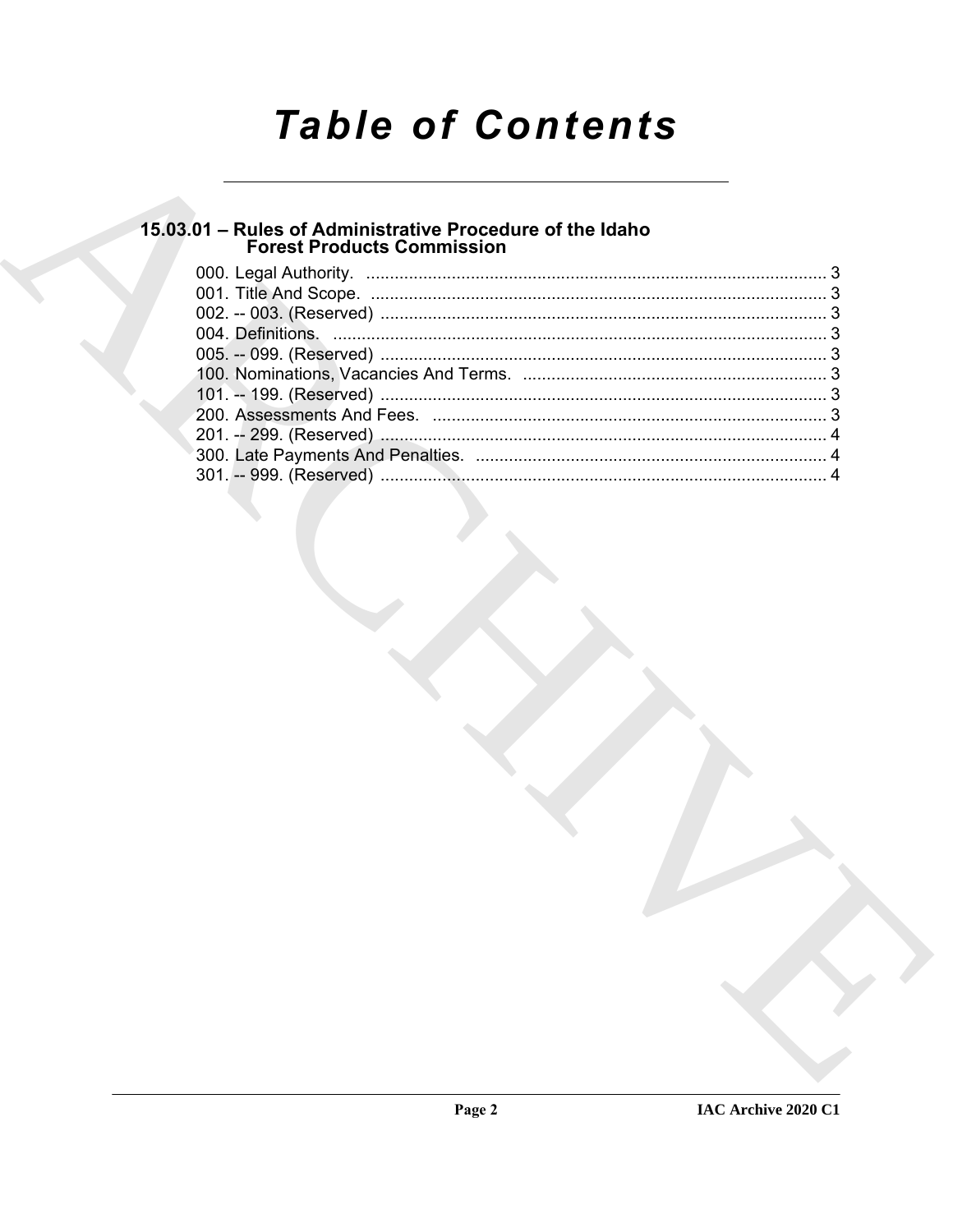# **IDAPA 15 – OFFICE OF THE GOVERNOR IDAHO FOREST PRODUCTS COMMISSION**

#### **15.03.01 – RULES OF ADMINISTRATIVE PROCEDURE OF THE IDAHO FOREST PRODUCTS COMMISSION**

#### <span id="page-2-14"></span><span id="page-2-1"></span><span id="page-2-0"></span>**000. LEGAL AUTHORITY.**

<span id="page-2-20"></span>This chapter is adopted under the legal authority of Title 38, Chapter 15, Idaho Code. (3-20-20)T

#### <span id="page-2-2"></span>**001. TITLE AND SCOPE.**

The title of this chapter is "Rules of Administrative Procedure of the Idaho Forest Products Commission," and cited as IDAPA 15.03.01. These rules set forth the practices and procedures for the activities of the Idaho Forest Products Commission. (3-20-20)T

#### <span id="page-2-3"></span>**002. -- 003. (RESERVED)**

#### <span id="page-2-10"></span><span id="page-2-4"></span>**004. DEFINITIONS.**

In addition to the definitions set forth in Section 38-1502, Idaho Code, as used in this chapter: (3-20-20)T

**01. Assessment**. The fee authorized by Section 38-1515, Idaho Code, which is levied against financial supporters for their individual share of the Commission budget for the assessment year. The assessment will be based upon data compiled from the base year. (3-20-20)T

<span id="page-2-13"></span><span id="page-2-12"></span><span id="page-2-11"></span>**02.** Financial Supporter. Person who pays an assessment to the Commission.  $(3-20-20)T$ 

**03. Person**. An individual, partnership, association, corporation or other entity qualified to do business in the state of Idaho. (3-20-20)T

#### <span id="page-2-5"></span>**005. -- 099. (RESERVED)**

#### <span id="page-2-15"></span><span id="page-2-6"></span>**100. NOMINATIONS, VACANCIES AND TERMS.**

<span id="page-2-17"></span><span id="page-2-16"></span>**01. Chair and Vice-Chair**. The Commission nominates and elects, by majority vote, a Chair to serve as presiding officer at all Commission meetings. The Commission may also nominate and elect, by majority vote, a Vice-Chair to accept the duties of the Chair in the event that the Chair is unable to attend a meeting of the Commission. The term of the office of Chair and Vice-Chair is one (1) year, commencing July 30 of each year.

 $(3-20-20)$ T

**15.0.0.1 - RULE S OF ADMINISTRATION**<br> **ARCHIVE COMMUNISTRATION EVALUATE CONTINUES CONTINUES OF A CONTINUES CONTINUES (2018)**<br> **ARCHIVE CONTINUES CONTINUES OF A CONTINUES CONTINUES (2018)**<br> **ARCHIVE CONTINUES CONTINUES 02. Nominations**. Nominations for expiring seats on the Commission will be made by the financial supporters of the Commission from the district in which the seat is expiring, or from all districts in the case of an atlarge member, no later than June 1 of that year. The Commission will provide nomination applications to all financial supporters and will forward the names of all qualified nominees to the Governor. The Commission may also make recommendations or nominations. In making the appointments, the Governor will take into consideration recommendations made to him by the Commission and by organizations that represent or are engaged in harvesting, transporting or manufacturing forest products. (3-20-20)T

<span id="page-2-19"></span>**03. Vacancies**. Vacancies in any unexpired term will be filled by the Governor for the remainder of the unexpired term. The Commission will identify qualified candidates and forward their names to the Governor. The member appointed to fill the vacancy will represent the same region and interests as the person whose seat has become vacant. The at-large member will represent all regions. (3-20-20)T

<span id="page-2-18"></span>**04. Terms**. Terms of office for Commission members consist of three (3) year terms beginning on July 1 of the year of appointment. (3-20-20)T

#### <span id="page-2-7"></span>**101. -- 199. (RESERVED)**

#### <span id="page-2-9"></span><span id="page-2-8"></span>**200. ASSESSMENTS AND FEES.**

An assessment for all logs harvested, measured or processed within the state of Idaho and for all employees, including self employed, engaged in the harvest or transport of timber, logs, unfinished lumber, chips, sawdust, shavings or hog fuel in Idaho, and for each acre of forest land owned by a business entity or person that owns more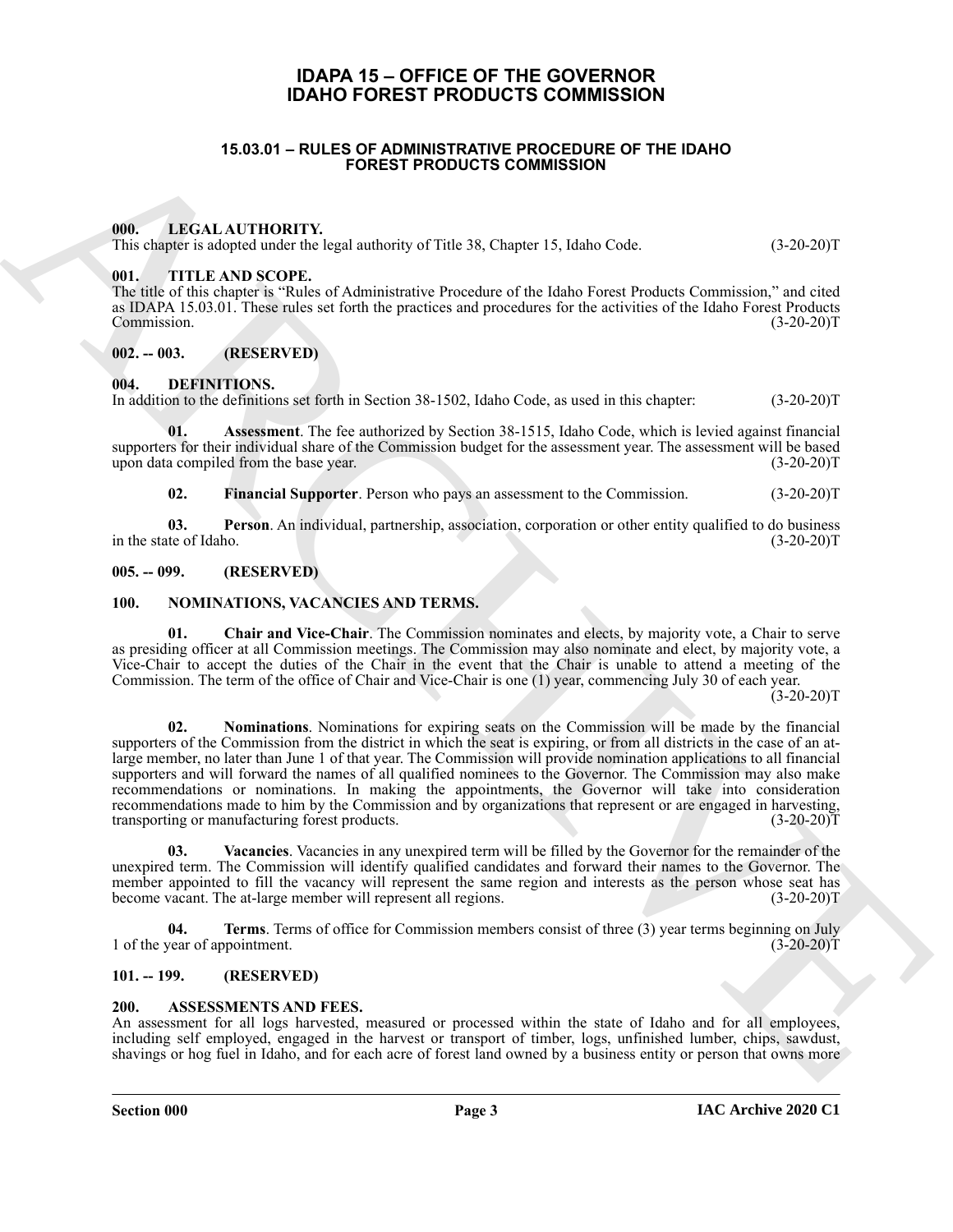than ten thousand (10,000) acres of forest land will be set by the Commission no later than January 1 of the assessment year. Notice of the assessment will be mailed no later than the last day of the fourth week of May of the assessment year to the last known address of each financial supporter. Assessment will not be reduced for financial supporters who cease business during an assessment year. (3-20-20)T

<span id="page-3-5"></span>**01. Payment Method.** Financial supporters of the Commission may choose to pay their assessment in either one (1) full payment due thirty (30) days after the date the notice of assessment is mailed, or in four (4) equal payments with payment in full made by December 31 of the assessment year. (3-20-20)T

<span id="page-3-3"></span>**02. Assessments Levied**. Assessments on logs processed into various manufactured products will be levied against the forest products manufacturer that initiates the manufacturing process. (3-20-20)T

<span id="page-3-4"></span>**03. Insufficient Funds Checks.** The Commission will establish a policy and schedule for insufficient funds checks that will be reviewed annually. This policy and schedule will be available to the public under the procedures set forth by the Public Records Act, Title 74, Chapter 1, Idaho Code. (3-20-20)T

### <span id="page-3-0"></span>**201. -- 299. (RESERVED)**

#### <span id="page-3-6"></span><span id="page-3-1"></span>**300. LATE PAYMENTS AND PENALTIES.**

Forces Product Commission of the state line of the state of the state of distribution in the state of the state of the state of the state of the state of the state of the state of the state of the state of the state of th Whenever payment in full or a quarterly payment is not received within thirty (30) days of the posting date of an assessment invoice, the payment will be considered delinquent. Interest of one percent (1%) per calendar month on the balance due will be levied against all delinquent accounts, commencing thirty-one (31) calendar days after the posting date of the assessment invoice. The Commission may proceed with legal action against delinquent accounts in Fourth Judicial District Court or under the provisions of the Administrative Procedure Act, Title 67, Chapter 52, Idaho Code, and seek attorney fees and costs in such proceedings. (3-20-20)T

#### <span id="page-3-2"></span>**301. -- 999. (RESERVED)**